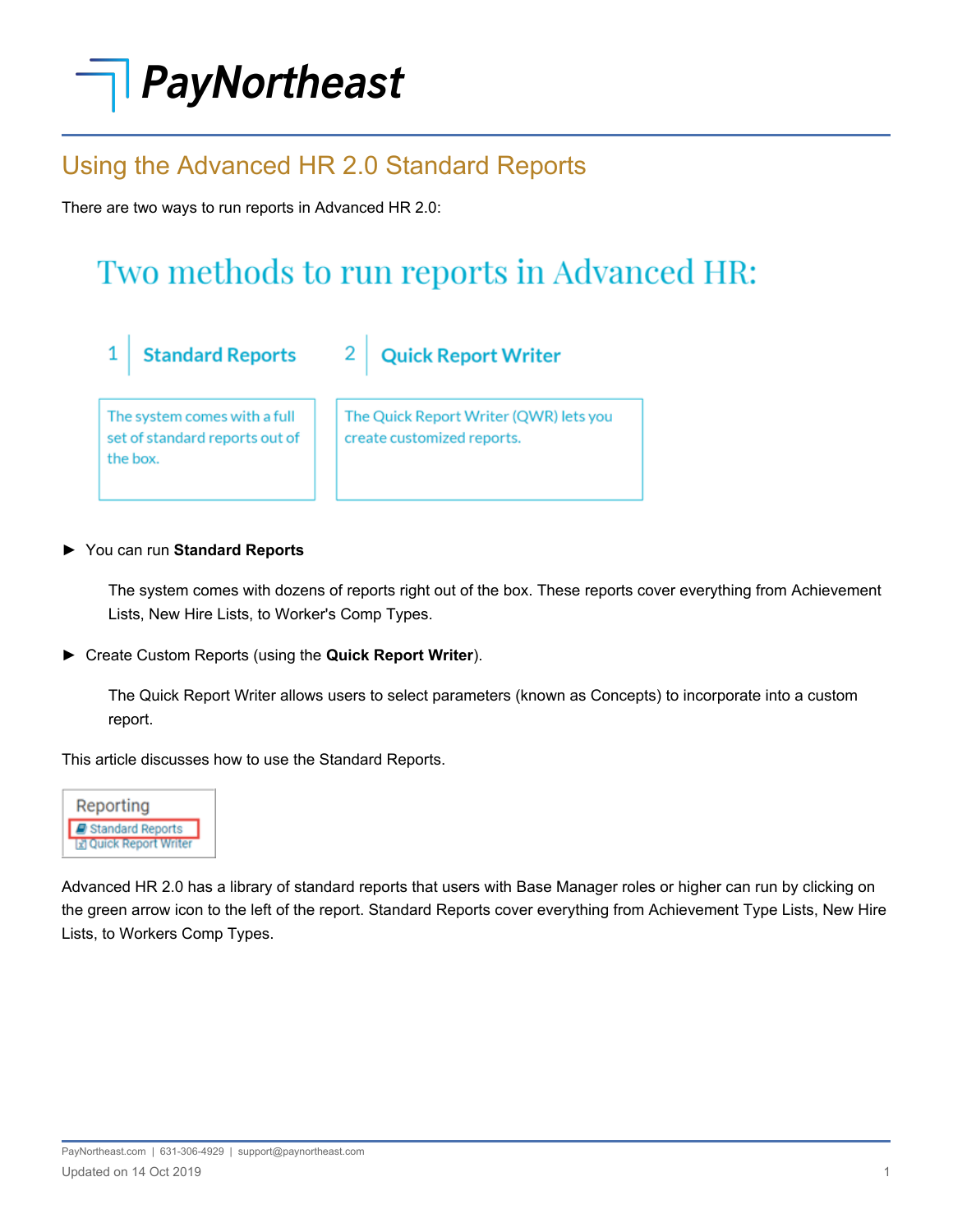|                       | Standard Report List             |                                                                                                                                                                                                                                   |                        |                   |                     |  |  |
|-----------------------|----------------------------------|-----------------------------------------------------------------------------------------------------------------------------------------------------------------------------------------------------------------------------------|------------------------|-------------------|---------------------|--|--|
| ø<br><b>ADOWNLOAD</b> |                                  | filter grid                                                                                                                                                                                                                       |                        |                   |                     |  |  |
| Actions               | Name $\sim$                      | <b>Description</b>                                                                                                                                                                                                                | Category               | Active            | <b>Available To</b> |  |  |
|                       | Absence<br>Types                 | Absence Types List Report                                                                                                                                                                                                         | <b>Company Setup</b>   | NO.<br><b>YES</b> | SuperAdmin          |  |  |
|                       | Achivement<br>Types              | Achievement Types List Report                                                                                                                                                                                                     | <b>Company Setup</b>   | NO.<br>YES        | ManagersAndAbove    |  |  |
|                       | <b>Audit List</b>                | Full List of Audit records for the specified date range - including system and setup records.                                                                                                                                     | <b>Internal System</b> | NO.<br>YES        | AdminsAndAbove      |  |  |
|                       | Certificate<br><b>Types</b>      | <b>Certificate Types List Report</b>                                                                                                                                                                                              | <b>Company Setup</b>   | NO.<br>YES        | ManagersAndAbove    |  |  |
|                       | Compensation<br>Change<br>Reason | <b>Compensation Change Reason List Report</b>                                                                                                                                                                                     | <b>Company Setup</b>   | NO.<br><b>YES</b> | ManagersAndAbove    |  |  |
|                       | Compensation<br>History          | Organizational Structure, Compensation Effective Date, Employee Name, Employee Type, Position, Supervisor, Pay Type, and Pay Rate as of the report effective<br>date (defaulted to today), The Effective Date, Pay Type, Change R | Compensation           | NO.<br>YES        | AdminsAndAbove      |  |  |

Go to **HR Admin – Reporting - Standard Reports** to view the available Reports. The Standard Reports are organized alphabetically.

**Note:** Some reports are listed as **Internal System Report**. These reports are only available to Admins and above roles.

| Field /<br><b>Button</b> | <b>Description</b>                                                                                                                                                                                                                                                                                                             |
|--------------------------|--------------------------------------------------------------------------------------------------------------------------------------------------------------------------------------------------------------------------------------------------------------------------------------------------------------------------------|
| <b>Actions:</b>          | The Actions column options are:                                                                                                                                                                                                                                                                                                |
| Execute<br>Report        | Click this option to run the report and set the report properties depending on the type of report. Displays the<br>Set Report Properties screen, see below.                                                                                                                                                                    |
| <b>Name</b>              | The name of the report.                                                                                                                                                                                                                                                                                                        |
| <b>Description</b>       | The description of the report.                                                                                                                                                                                                                                                                                                 |
| Category                 | The category of the report; for example: Company Setup, Employee, Compensation, etc.                                                                                                                                                                                                                                           |
| <b>Active</b>            | A read-only toggle switch indicating whether this report is active or not.                                                                                                                                                                                                                                                     |
| <b>Available</b><br>To   | The level of access you want to require (in other words – the roles) to which this report is available; for<br>example: SuperAdmin.<br>On the Report details screen, you can select from the following options:<br>$\cdot$ All<br>Managers and Above<br>٠<br>Admins and Above<br>$\bullet$<br><b>Super Admins</b><br>$\bullet$ |

The following table describes the fields and buttons on the **Standard Report List** screen.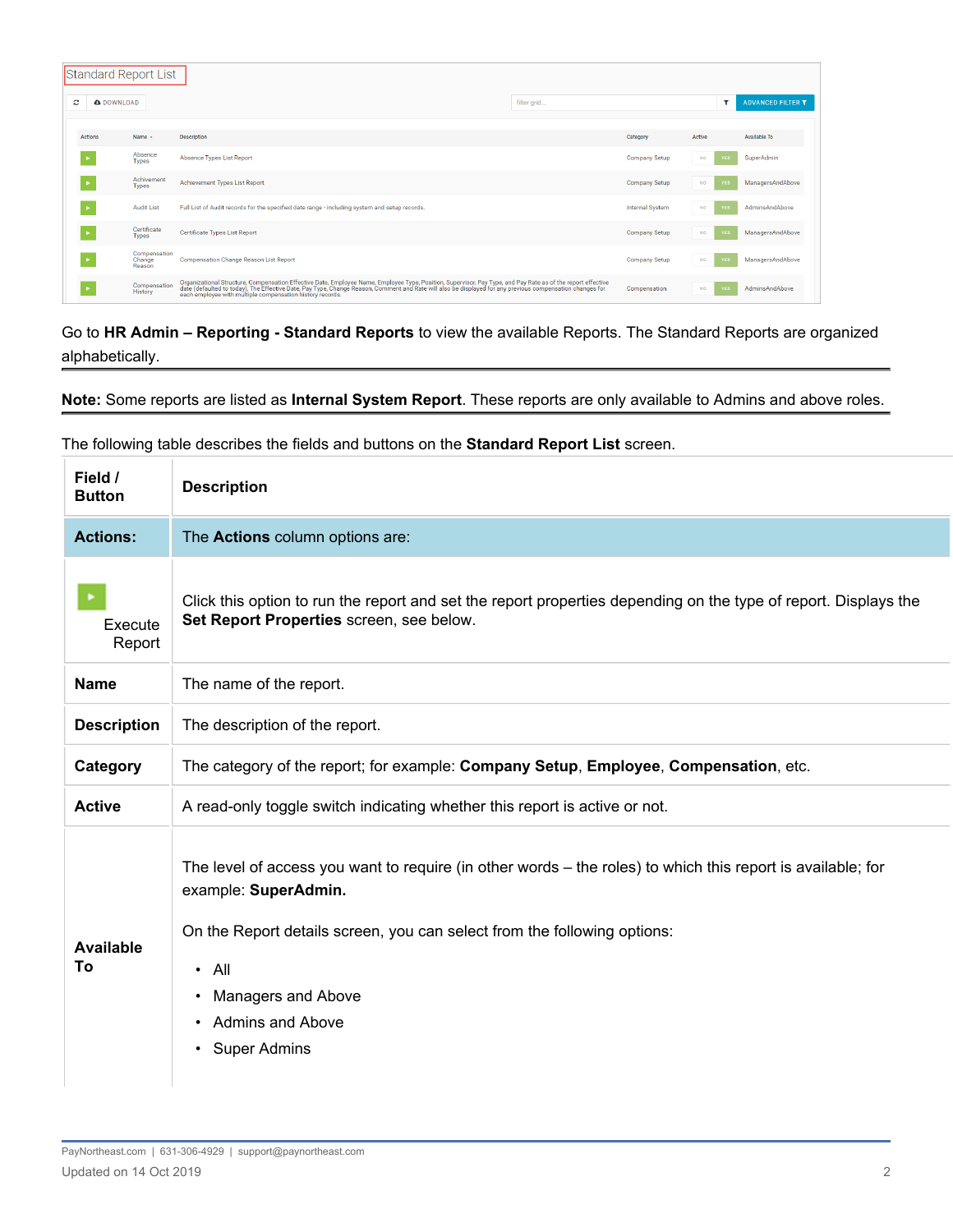| <b>Report Available To</b>       |
|----------------------------------|
| SuperAdmin                       |
|                                  |
| Please Choose (represents BLANK) |
| All                              |
| ManagersAndAbove                 |
| AdminsAndAbove                   |
| SuperAdmin                       |
|                                  |

#### **Executing the Report**

In the **Actions** column, for each report, click on the green arrow

(hover the cursor over the arrow to see that this is the **Execute Report** option). Click on the green arrow and you may be able to set the report properties depending on the type of report you are running. If so, the system displays the **Set Report Properties** screen.

| <b>Set Report Properties</b>                                                                                    |                         |   |                                       |  |
|-----------------------------------------------------------------------------------------------------------------|-------------------------|---|---------------------------------------|--|
| <b>Audit List</b><br>Set Report Parameters<br>Assign your parameters that will be used in the report execution. |                         |   |                                       |  |
| Company*                                                                                                        |                         |   | Relative Date Type                    |  |
| 圓<br>Brown's Auto Supply (BAR) (WEB1200)                                                                        | $\overline{\mathbf{v}}$ | 옵 | Please Choose (Represents BLANK)<br>▼ |  |
| <b>Effective Date</b>                                                                                           |                         |   |                                       |  |
| 10/11/2019                                                                                                      | 雦                       |   |                                       |  |
| Confirm and Click<br>Confirm your information and click below.                                                  |                         |   |                                       |  |
|                                                                                                                 |                         |   | <b>EXECUTE REPORT</b>                 |  |

- You can only select one **Company** at a time.
- The **Relative Date Type** is a date range for the report (Previous Month, Current Month, etc.)
- The **Effective Date** is the start or end date for the report. It may default to today but can be changed.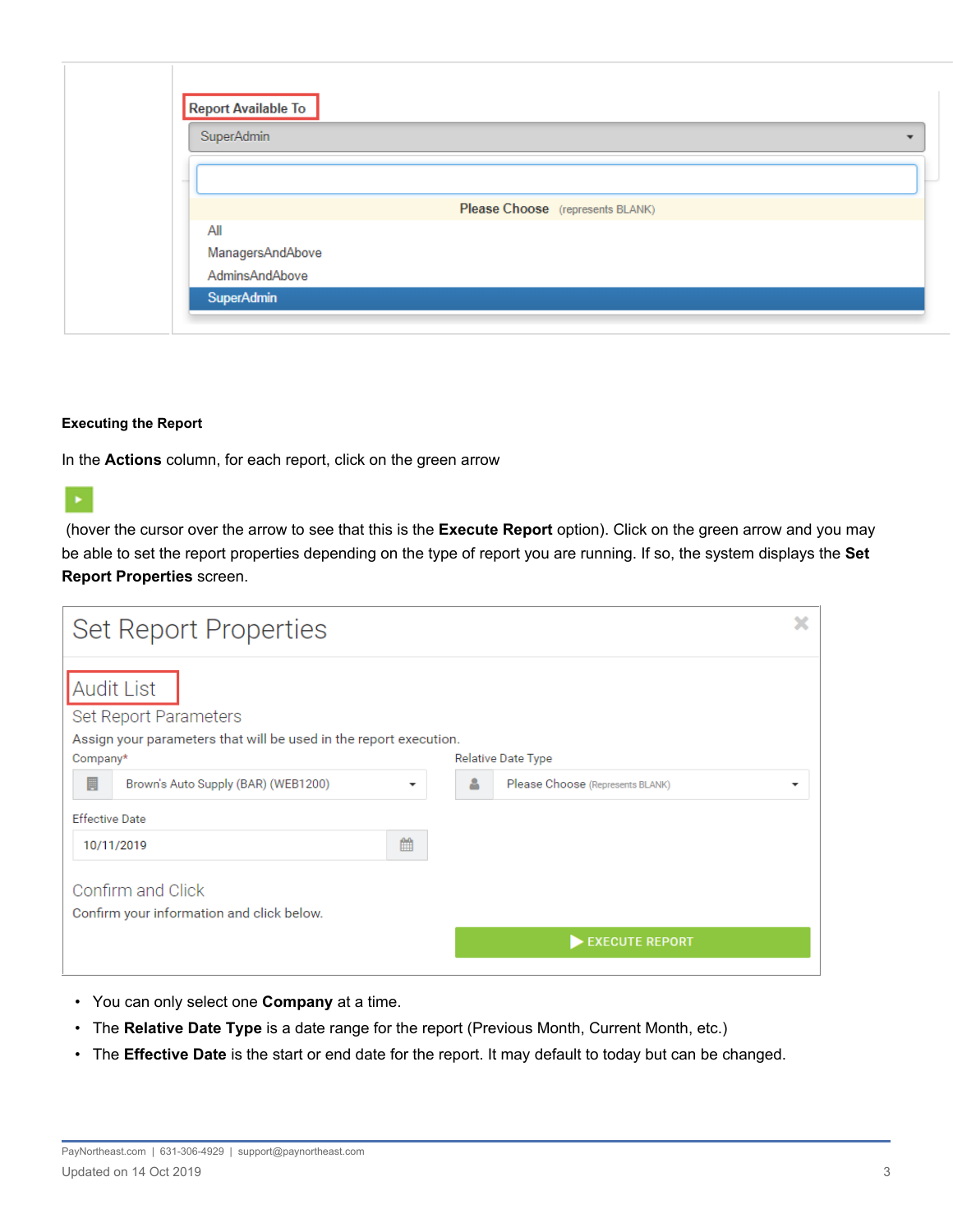The Report that is generated will display as a sortable Report that can be saved as a PDF, .csv, Excel, TIFF etc. file.

| $\rightarrow$ | Đ.<br>M                   | $-$ K<br>$\vert$ 1                                                 | M<br>M<br>/1              | ۵                  | ₿     | $\mathbf{a}$<br>$^\circledR$                        | $\alpha$                                                    |                                                                                                                          |   |
|---------------|---------------------------|--------------------------------------------------------------------|---------------------------|--------------------|-------|-----------------------------------------------------|-------------------------------------------------------------|--------------------------------------------------------------------------------------------------------------------------|---|
|               |                           |                                                                    |                           |                    |       |                                                     | <b>Audit Detail</b>                                         | <b>Effective Date</b><br>10/11/2019                                                                                      | 巤 |
|               |                           |                                                                    |                           |                    |       | Changes Between 9/1/2019 and 9/30/2019              | Brown's Auto Supply (BAR)<br>All Employees As Of 10/11/2019 | <b>Relative Dates</b><br><b>Previous Month</b><br><b>Current Month</b><br><b>Current YTD</b><br><b>Current Full Year</b> |   |
| <b>Date</b>   | Company                   | <b>Affected Employee</b>                                           | Area                      | <b>Change Type</b> | Field | <b>User Name</b>                                    | <b>Transaction</b>                                          | <b>Next Month</b>                                                                                                        |   |
| 9/10/2019     | Brown's Auto Supply (BAR) |                                                                    | User/Company Exclude Link | Delete             | Link  | mike.blake@asuresoftware.c 20190910175056324<br>nm. |                                                             | <b>Next 2 Months</b><br>Next 3 Months                                                                                    |   |
|               |                           | Previous Value: cpkpfmev@sharklasers.com/Brown's Auto Supply (BAR) |                           |                    |       |                                                     |                                                             | <b>Next Year</b>                                                                                                         |   |
|               | New Value: [Blank]        |                                                                    |                           |                    |       |                                                     |                                                             | <b>Previous YTD</b><br><b>Previous Year</b>                                                                              |   |
| 9/10/2019     | Brown's Auto Supply (BAR) |                                                                    | User/Company Exclude Link | Insert             | Link  | mike.blake@asuresoftware.c 20190910175037965<br>nm. |                                                             | <b>Current Quarter</b><br><b>Next Quarter</b>                                                                            |   |
|               | Previous Value: [Blank]   |                                                                    |                           |                    |       |                                                     |                                                             | <b>Previous Quarter</b>                                                                                                  |   |
|               |                           | New Value: cpkpfmev@sharklasers.com/Brown's Auto Supply (BAR)      |                           |                    |       |                                                     |                                                             | <b>Previous Day</b><br>Today                                                                                             |   |
| 9/6/2019      | Brown's Auto Supply (BAR) |                                                                    | User/Company Link         | Insert             | Link  | kayla.tanch@asuresoftware.c 20190906180629630<br>om |                                                             | Tomorrow                                                                                                                 |   |
|               | Previous Value: [Blank]   |                                                                    |                           |                    |       |                                                     |                                                             | <b>Employee Name</b>                                                                                                     |   |
|               |                           | New Value: ktest@sharklasers.com/Brown's Auto Supply (BAR)         |                           |                    |       |                                                     |                                                             | clear selection                                                                                                          |   |
|               |                           |                                                                    |                           |                    |       | <b>Record Count:3</b>                               |                                                             |                                                                                                                          |   |
|               | 10/11/2019 7:19:51 PM     |                                                                    |                           |                    |       |                                                     | Page: 1                                                     |                                                                                                                          |   |
|               |                           |                                                                    |                           |                    |       |                                                     |                                                             |                                                                                                                          |   |
|               |                           |                                                                    |                           |                    |       |                                                     |                                                             |                                                                                                                          |   |
|               |                           |                                                                    |                           |                    |       |                                                     |                                                             |                                                                                                                          |   |

On the generated report is a toolbar at the top of the screen.

| Audit List |  |  |  |  |                                       |  |  |  |  |  |  |                                                                                                                |  |
|------------|--|--|--|--|---------------------------------------|--|--|--|--|--|--|----------------------------------------------------------------------------------------------------------------|--|
|            |  |  |  |  | <b>P 2 K K 1 /1 K M &amp; B B Y Q</b> |  |  |  |  |  |  | e expertence de la contrata de la contrata de la contrata de la contrata de la contrata de la contrata de la c |  |
|            |  |  |  |  |                                       |  |  |  |  |  |  |                                                                                                                |  |

Use the toolbar to navigate through pages as well as printing the report.

Some reports may have additional filters in the Set Report Properties screen, such as the Expiring Achievements report.

These reports will have additional filters on the right side of the generated report screen itself.